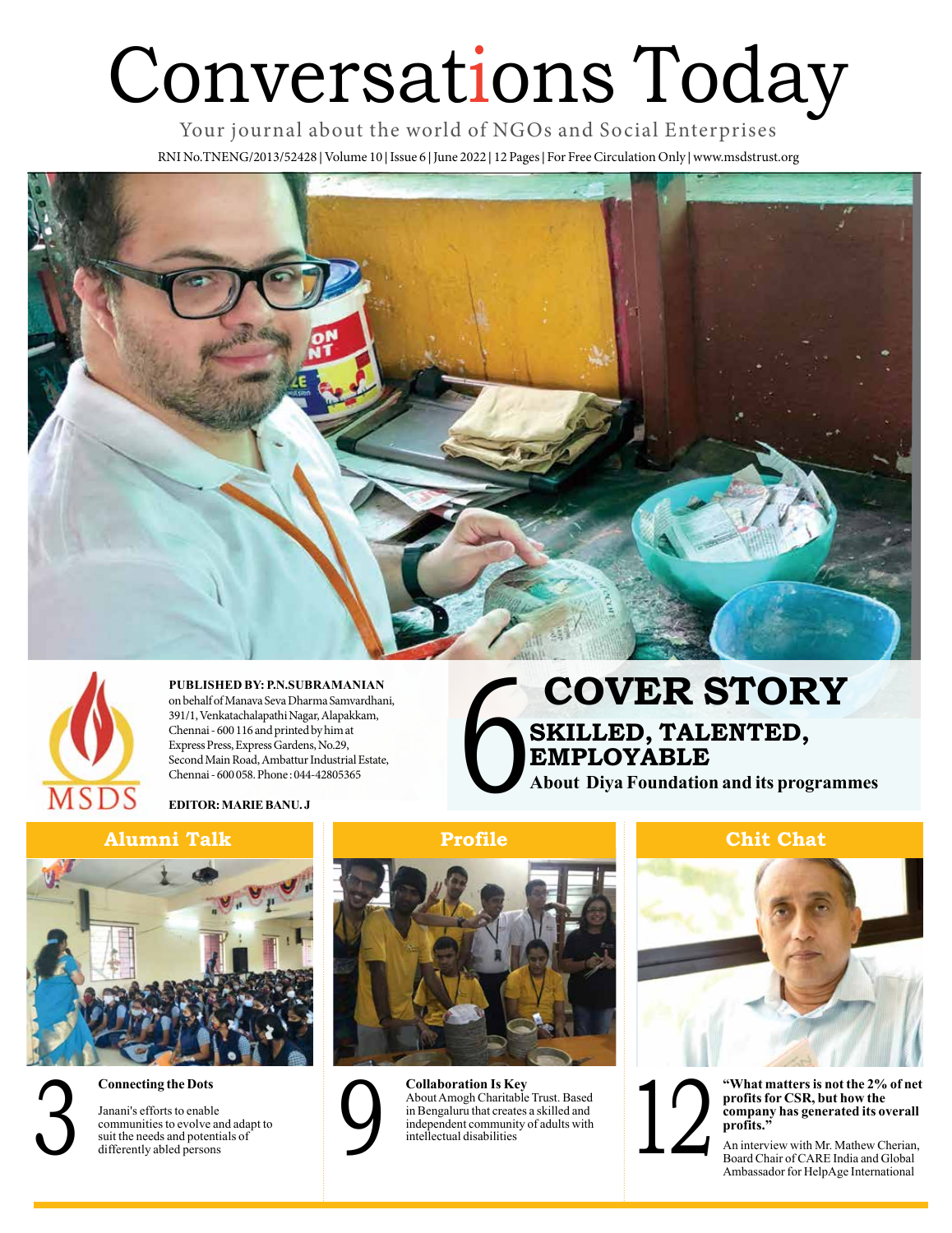## **FROM THE EDITOR**

#### **Dear Reader,**

Honesty is one of the greatest virtues. It is valuable trait and is  $\vec{\text{of}}$  utmost importance in every sphere of one's life. It is a virtue and means developing a practice of speaking the truth always. A honest person possesses a strong moral character, and develops good attributes like kindness, discipline, truthfulness, and integrity.

Honesty acts as a catalyst in strengthening our will power and overcoming the challenges we face in our lives. People should realize the value of honesty in order to maintain social and economic balance. Thomas Jefferson once said, "Honesty is the first chapter in the book of wisdom." This is because it has the ability to build, shape and motivate integral values in a person's life. A person with honest behaviour is highly regarded as they are sincere, trustworthy and loyal. He/she displays good behaviour, adheres to rules and regulations, maintains discipline, speaks the truth, and is punctual.

Family values and ethics and education play an important role in developing honesty among children. Parents who display honest behaviour and character in front of their children certainly create an impact. They must influence their child to practice honesty. It is a practice which is built slowly and patiently.

Schools also have a role in inculcating honesty as a value in children. They should ensure to include few essential goof habits and practices to keep a child close to morality. There are a few schools that reward children for honest actions which we can learn from.

When it comes to a relationship, honesty is very important and essential. Every relationship desires honesty and loyalty. When you are honest, you are practically loyal to the others. An honest relationship will lead to trust and will last longer. Honest people are always the happiest and most importantly peaceful persons.

Honesty leads to a fulfilling, free life. It sharpens our perception and allows us to observe everything around us with clarity.

Honesty is not just about telling the truth. It's about being real with yourself and others about who you are, what you want and what you need to live your most authentic life.

Honest means lead to honest ends. A strong person can suppress a weak one; but his/her spirit cannot be suppressed.

**Marie Banu**

**EDITORIAL Latha Suresh Marie Banu**

### **Positive Energy through a student's lens**

**Culture to Nature: A Memoir of the Western Ghats**



Somewhere in between the lush<br>greenery on high coast<br>monoting on disclassing also intermountains and freshwater glaciers exists thin, twisty roads over the trail of the Western Ghats in India. Our drive to the destination introduced me to the beauty of the warmth and light rain showers in Mid-June.

My parents and I reached the heart of this trail around the time daylight started to fade away, just about when the sunset graced us with all the beauty the sky beheld. At that moment, the serenity of the faint beam of light radiating from the sky, magenta pink hues, and auburn sun took my breath away. The cottoncandy-looking clouds, in folds, clusters, and puffs were spread across the entire scenery, adding to the picturesque view of the sky. The wind started to blow subtly, progressively getting fierce and strong, completely taking over the paradise of the Eden-green Forest full of magnificently chiseled teakbrown trees. And then there was one fine moment when it all stopped, and the large downpour of the clouds came to sing upon the natural environment.

Initially, after getting down from the car, I had noticed that the Earth remained dull and dry, but the thick raindrops quenched the thirst of the dry soil on the surface. She drank till she was full, imparting a familiar and inviting earthy fragrance. The heavy rain also brought out the soothing song of the sweet birds chirping in their synchronous melody. In every direction around our car, I could only see webs of water streams over the tiny rocks, dense forests with fragrant jasmine flowers, and a couple of rays of sunlight hitting the leaves of the crops in the fields. As I flipped through the pages of my storybook, I felt a gush of cold air hit my face as we traveled these roads in midst of the intense monsoon season. On feeling the chilly wind, I placed my hands on the cold surface of the

window and noticed a stream of tiny droplets of water. The earthy fragrance from the soil and the sound of the Indian Nightingale bird chirping made me experience a sense of peace and tranquility that I had never experienced back in the city filled with large buildings and bustling cars.

There were several patches of tea plantations, radiating aromas of sweet floral notes with an undertone from the chamomile green tea leaves. In a nature abundant region of the Western Ghats, I was stunned that the only manmade smell was that of the petrol of our vehicle. The contrast in the earthly and manmade aromas made me appreciate how perfectly nature complements every aspect of its composition. Even hints of somewhat offensive odors manage to blend in with the elements of the forest and rivers bringing to existence an unforgettable bouquet of scents of incense, the soil, and the bergamot-chamomile undertone. On approaching the temple town within the Ghats, I could smell the scent of the incense sticks closer to the temple. On experiencing this amalgamation of aromas, the mix of woody fragrances, and hints of spicy floral notes, I felt as happy as a child in a candy store.

As we got closer to the temple, a bunch of nostalgic memories of my childhood came flooding back in my head. Ever since I was a young girl, my grandmother would often take me to visit the ancient temples around my hometown. With such meaningful people and memories tied to my experiences with nature and ancient Indian temples, I have always felt deeply connected and shared profound intimacy with places that make me feel this depth of warmth. Most of my comfort in such places is connected to emotional linkages and a sense of belongingness that they bring to my heart. This temple town made me

feel a similar kind of calmness, becoming my safe space at that moment.

At the end of the long journey, I reached the ashram of the temple, a pilgrimage spot for firm believers,  $\overline{r}$  which embraced the minimalistic architecture of intricately carved forts of Hindu Gods and Goddesses. The walls of the ashram were designed to possess natural white marble stone with carvings in specific regions that conveyed messages from ancient times. I felt touched to be able to be in a sacred space with memories deeply rooted in tradition. In nature's abode, encircled by the vast flora and fauna, and with distinct memories of my childhood and grandma, I could not imagine being in any other place. At that moment, I had a wide smile on my face. On observing my facial expressions, the priest asked me, "Why are you smiling so much, child?" I replied, "This place feels so safe and warm, there is nothing to not love about being here in this moment, a place rooted in tradition and ancient values." This experience made me realize that my memories associated with nature and the environment have definitive ties to temples.

My trip to the Western Ghats combined the ethereal sights of nature and Indian architecture with the scent of every natural element present. The Western Ghats thus gains its rightful reputation as it displays the kingdom that's been created for us. It was a meaningful encounter that reminded me of home as I am deeply connected to my Indian culture and tradition. I have always felt the ardent desire to experience and appreciate nature, therefore, this experience bridged the connection between tradition and nature, becoming a significant memory in my life.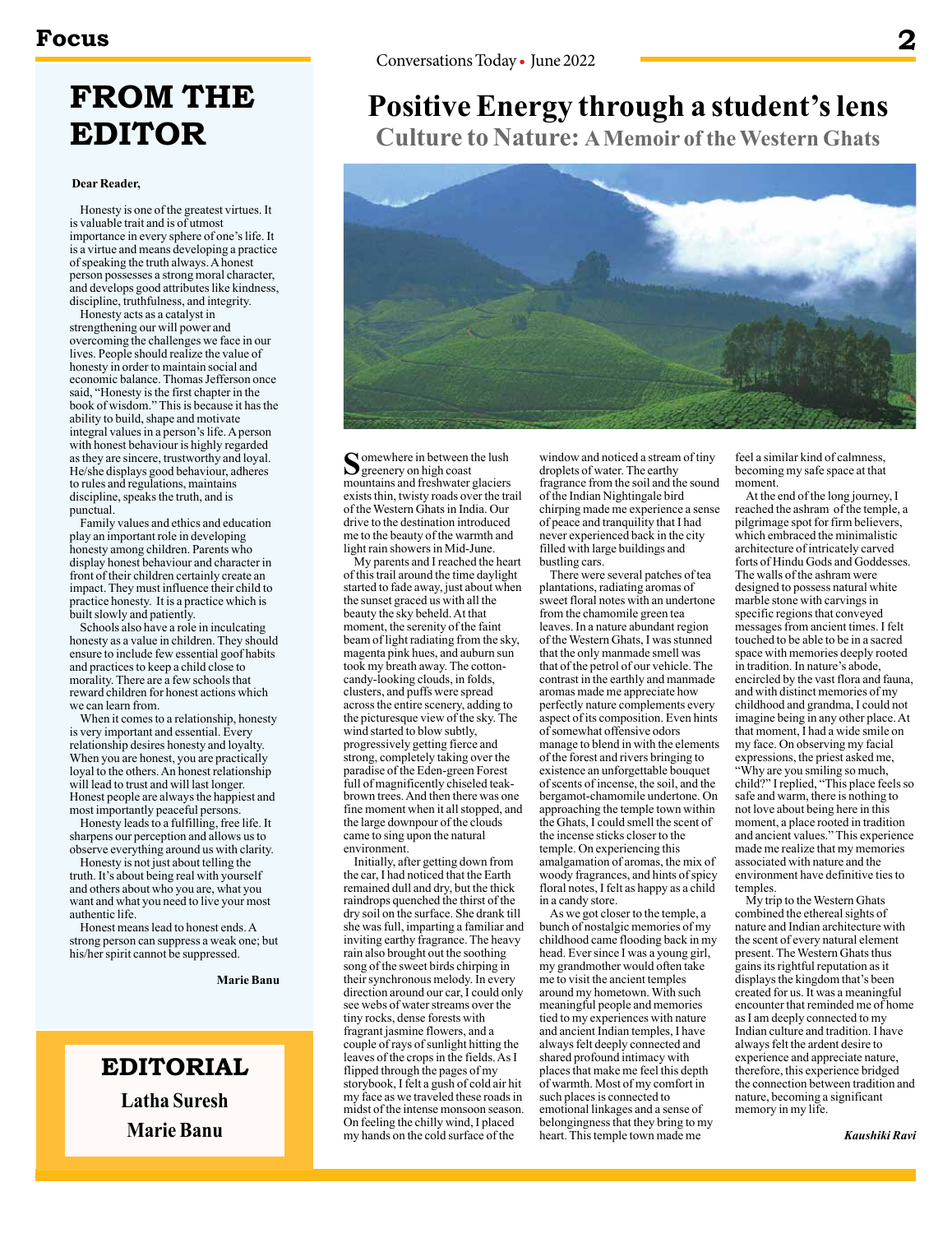# **CONNECTING THE DOTS**

What does employment mean to every individual? "Beyond laying the foundation for selfsufficiency and economic independence, employment is also a virtue that allows one to realise community participation and personal relevance. Employment decides one's value in both family and community. Perhaps this association is the reason why not being employed affects individual's worth in others' eyes," worries Ms Janani, Founder of Aazhthiran Trust in Chennai.

Coming from a background where self-awareness and self-criticism were passed on as valuable personal traits, it was really hard for Janani to imagine or comprehend the other side. With differently abled individuals, as she later observed in life, the process of self-awareness was never complete until outsiders also came to the same page. "It was not enough for them to realise their potential but they had to struggle to prove themselves worthy of an opportunity. This is injustice and nowhere admissible in the pursuit for an equitable society," she insists.

After graduating as an Engineer from Tanjore, Janani decided to study Social Work as her interest in community work grew with her observations from routine life. During the course, her fieldwork experience with the fishermen community exposed her to varied factors that define, disturb, distress community well-being. "I saw why it was important to think and act as a community. I understood the value of acceptance in real sense. I saw how people made way for others as they progressed. But why wasn't this the case everywhere?" asks Janani.

Completely convinced about her decision to pursue social work, she took on every opportunity to strengthen her skills. Soon, she found herself driven towards employment of differently abled persons and she decoded the complete ecosystem that could influence the outcomes. Apart from the additional support in terms of infrastructure and technology, Janani feels that genuine efforts must be taken from school level itself to connect with differently abled students. "Vocational training and then placements was not the way I wanted to do it. I wanted to identify and connect every dot in the canvas that was left unattended so that

*Vocational training and then placements was not the way I wanted to do it. I wanted to identify and connect every dot in the canvas that was left unattended so that employment of differently abled persons evolved into an organic process.*

> employment of differently abled persons evolved into an organic process. As a whole, I envisage communities to evolve and adapt to suit the needs and potentials of differently

> abled persons," explains Janani. Janani initially decided to work in the corporate sector, save enough and then establish her organisation. However, her experience at CSIM changed all her plans. "When teachers and seniors were trying to explain that an organisation could grow on its own, I was not able to

relate to the idea because all along I had witnessed external influences, be it funds or expert advice or any other means, driving an organisation's growth trajectory. Eventually, the thought of social entrepreneurship and business model excited me," she adds. With his new thought process, Janani began to develop a model that suited her vision. She wanted to support all influential stake holders like teachers, students, trainers, employers and guide them towards a space where opportunities were made available to every capable individual, irrespective of their disabilities. "And the starting point is to understand skills

holistically," she points out. Janani visited schools and organised life skills sessions for both teachers and students. The idea was ensure that they were both prepared to adapt for industry and corporate requirements. While teachers came out with intriguing concerns about supporting the differently abled students, students, on the other hand, were cognizant of what they could not expect from the system. They could articulate the disconnect between their skills, employment opportunities and their identity as differently abled persons. They were almost ready to accept disappointments

and failures. "That hurt me because students were prepared to understand that there will be obstacles but were not oriented about how they could prepare themselves to face the same and emerge successful. This is exactly why the percentage of unemployed among the differently abled is larger than the rest of the population. Every stake holder had to be coerced to look at the potential of complementing efforts from all quarters," shares Janani.

Still in the nascent stages, Aazhhiran trust intends to tap every avenue that can prepare differently abled individuals and communities for sustainable employment in the long run. With field work yet to roll out in full swing, Janani has been compiling insights from all her interactions to shape her model into a successful one. "When you work to build a model, every insight pushes you to work out all possible outcomes and the very process brings you to face every possible obstacle. This is a very valuable lesson from CSIM and I will hold on to this forever. Therefore, if a vocational training institute emerges to be a need I may not divulge but will design it to fit and serve the objectives of this model," says a determined Janani.

-**Shanmuga Priya.T**



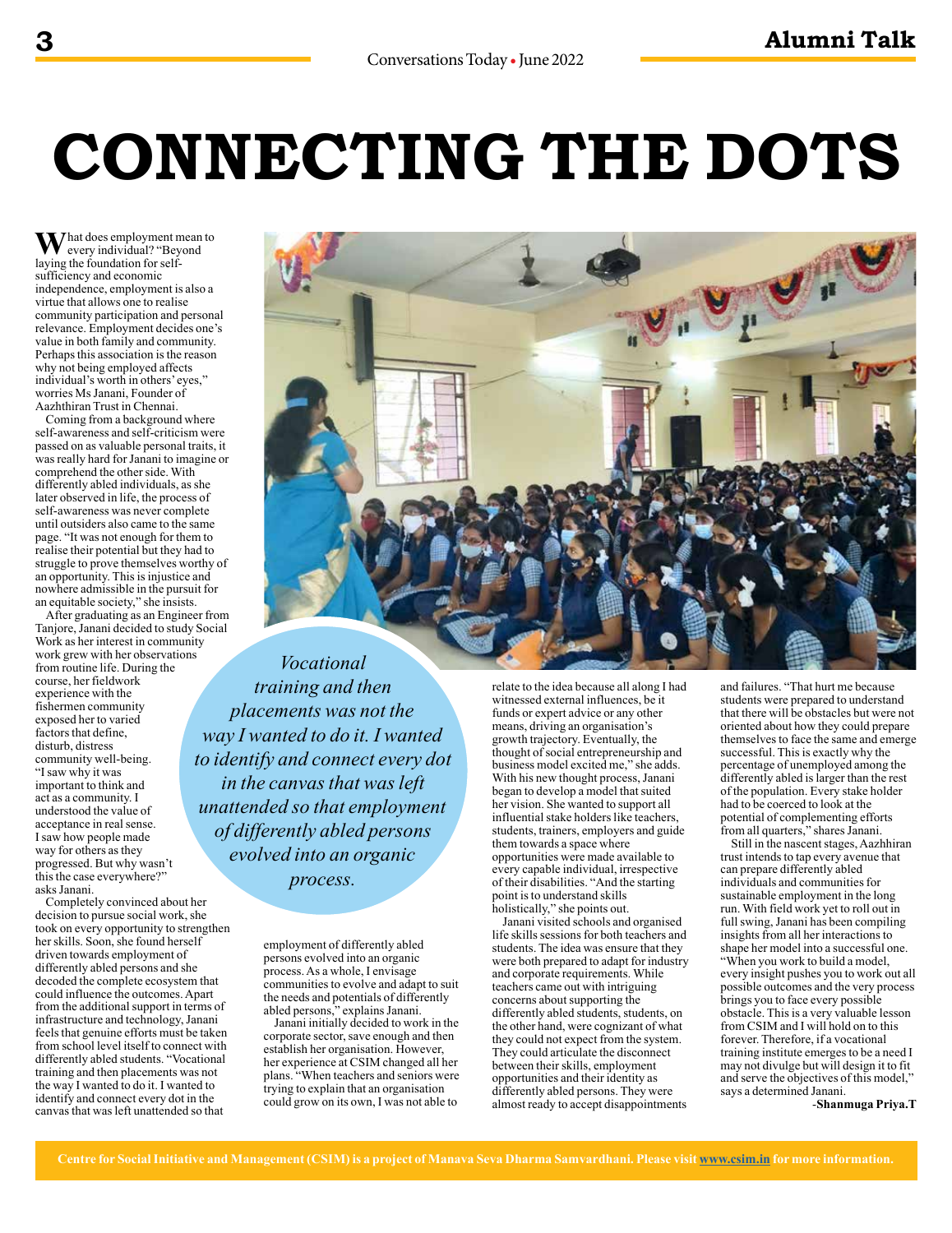# **WORKING HAND IN HAND FOR CHANGE**



*In Karaikal, India, a colossal garbage problem threatens the environment and its people. To combat this, a grassroots movement is working to reset old habits.*



#### **Karaikal's littered past**

For many years, Karaikal, a seaside town on the south coast of India, had a waste crisis on its hands. A lack of a solid waste management infrastructure saw garbage scattered across the landscape. A situation that afflicts many other cities in India as well. The waste impacts the environment and also threatens the people who live there.

"People collecting rubbish in plastic bags and throwing them wherever they go was common. The rubbish got carried by the winds, and garbage was found everywhere," bemoans local resident K. Mala. The rubbish that is not collected and treated can pose several problems. Plastic waste in the sea can break down into microplastics and affect sea life. Nonbiodegradable waste can contaminate a community's drinking water sources.

"Garbage gets accumulated in one place, and when the pile gets big, they burn it. The smoke that emanates from this pile-up is harmful to health," shares Mala.

#### **"Recycle for Life" with the Green Friends**

This situation was what drove Hand in Hand India (HiH India), a pan-Indian non-profit organisation that promotes sustainable development, to engage with Karaikal's locals in changing mindsets, driving behavioural change in their waste management approach.

"Smaller towns like Karaikal lack the adequate infrastructure to process its solid waste. Along with a lack of awareness among residents, it created a huge environmental problem", reports Amuda Shekharan from HIHI.

"As every household is generating rubbish, the

success of any waste management program would depend on the behavioural and mindset change in the community."

In November 2016, HiH India implemented a waste management program called "Recycle for Life", which strives for maximum waste recovery through composting, recycling and reuse. This process minimises the amount of waste in landfills; it requires the waste to be segregated at the start, making sure organic waste like food scraps is not dumped together with recyclables like plastic bottles.

A key pillar of this model is the Green Friends initiative, which recruits and trains sanitation workers involved in the door-to-door collection, transportation and processing of municipal solid waste.

"As the Green Friends go to collect garbage on a daily basis, they get to build rapport with the female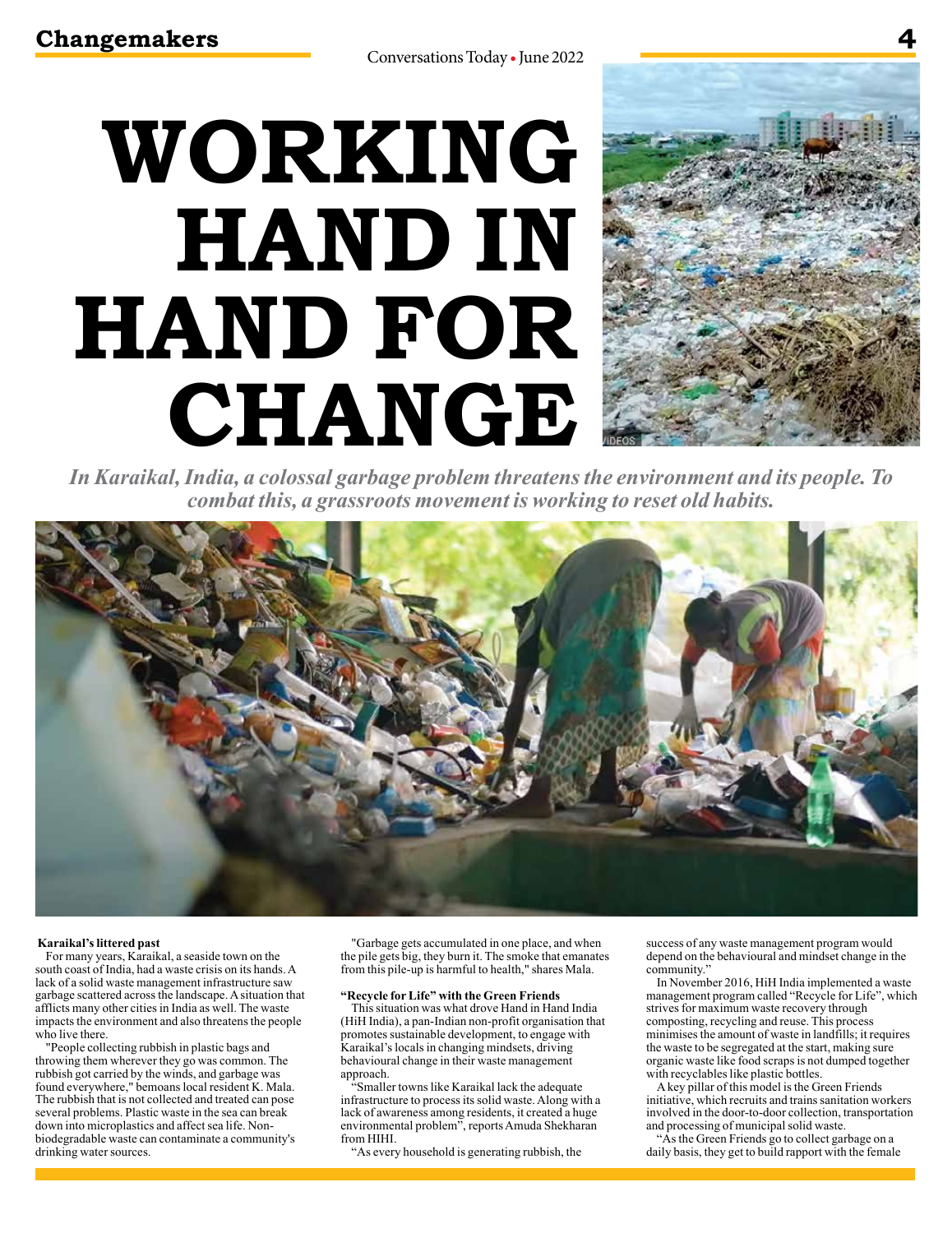#### Conversations Today • June 2022



members of the household who are tasked with all major domestic duties such as taking out the trash," Amuda shares.

"This has allowed the Green Friends to effectively communicate the

importance of segregating their household waste, and to strengthen the changes in behaviour and mindset that they have been able to promote.'

#### **Reduce Reuse Recycle: Karaikal leads the way**

Karaikal's efforts at community-led waste segregation have seen very encouraging results, as 50% of households have agreed to segregate their waste before handing it over to the local Green Friends teams.

"Karaikal generates about forty-one thousand kilograms of waste on a daily basis", Amuda shares, "Of the waste collected, only about 10 to 15 per cent of it ends up at the landfill. The rest is either organic waste converted into compost or materials like plastics and metals that we send to recyclers."

Mala, who serves the community as a member of the Green Friends, has observed this transformation, "Earlier people considered garbage only as garbage. But now they are segregated and made into fertilisers and recycled. It is not seen as only garbage anymore



as it is used in many ways. Now that it is collected from house to house, littering has reduced."

While waste dumping and open burning continue to be the principal disposal methods in most places in India, Karaikal is a remarkable transformation of hope for environmental protection and sustainability for the rest of the country.

"The behavioural and mindset change among the community was a major factor for the success of this project," says Amuda, "Every individual has to come forward for a better future. Our children should have a better life tomorrow."

Being a Green Friend has also given Mala a sense of ownership in the future of the community.

"Now the community feels that things are much better – the lakes are clean, garbage gets collected from homes, so as such they have no problems. They like the work we do for their protection and now they talk highly of the work we do." says Mala. "We need to keep Karaikal as clean as it is now. That is my desire too."

*A story by Our Better World (the digital storytelling initiative of the Singapore International Foundation www.ourbetterworld.org*

# **CONVERSATIONS WITH SHRI RAMANA MAHARISHI**

**M** r. Grant Duff was in the hall. Sri Bhagavan<br>was mentioning some new publications and Maha Yoga among others. He also remarked that Mr. G. D. having read Sat Darsana Bhashya would be surprised at the different view of Maha Yoga. Both claim to represent Sri Bhagavan's philosophy; but they differ so much that Maha Yoga actually condemns the other.

Someone cited the curious claim of Sat Darsana Bhashya that individuality is retained even after the loss of ego.

#### **Sri Bhagavan remarked:**

What is to be done? The Upanishads say: Brahmavid Brahmaiva bhavati (Knower of Brahman becomes Brahman). There are more than one Brahmavid at a time. "Are all of them the same? Are they not separate?" So ask some persons. They look to the bodies only. They do not look to the realisation. There is no difference in the realisation of the Brahmavid. That is the Truth. But when the question is raised from the standpoint of the body the reply is necessarily bound to be "Yes. They are different". This is the cause of the confusion.

**Mr. G. Duff:** The Buddhists deny the world; the Hindu philosophy admits its existence, but says that it is unreal. Am I right?

**M.:** The difference of view is according to the difference in the angles of vision.

**D.:** They say that Sakti creates the world. Is the knowledge of unreality due to the unveiling of maya?

M.: All admit Sakti's creation. What is the nature of the Creatrix? It can only be in conformity with the nature of the creation. The Creatrix is of the same nature as Her creation. **D.:** Are there degrees of illusion?

**M.:** Illusion is itself illusory. Illusion must be seen by one beyond it. Can such a seer be subject to illusion? Can he then speak of degrees of illusion?

There are scenes floating on the screen in a cinema show. Fire appears to burn buildings to ashes. Water seems to wreck vessels. But the screen on which the pictures are projected remains unscorched and dry. Why?

Because the pictures are unreal and the screen is real.

Again reflections pass through a mirror; but the mirror is not in any way affected by the quality or quantity of the reflections on it.

So the world is a phenomenon on the single Reality, which is not affected in any manner. Reality is only one.

The discussion about illusion is due to the difference in the angle of vision. Change your angle of vision to one of jnana and then find the universe to be only Brahman. Being now in the world, you see the world as such. Get beyond it and this will disappear: the Reality alone will shine.

*Source: Talks with Sri Ramana Maharshi*

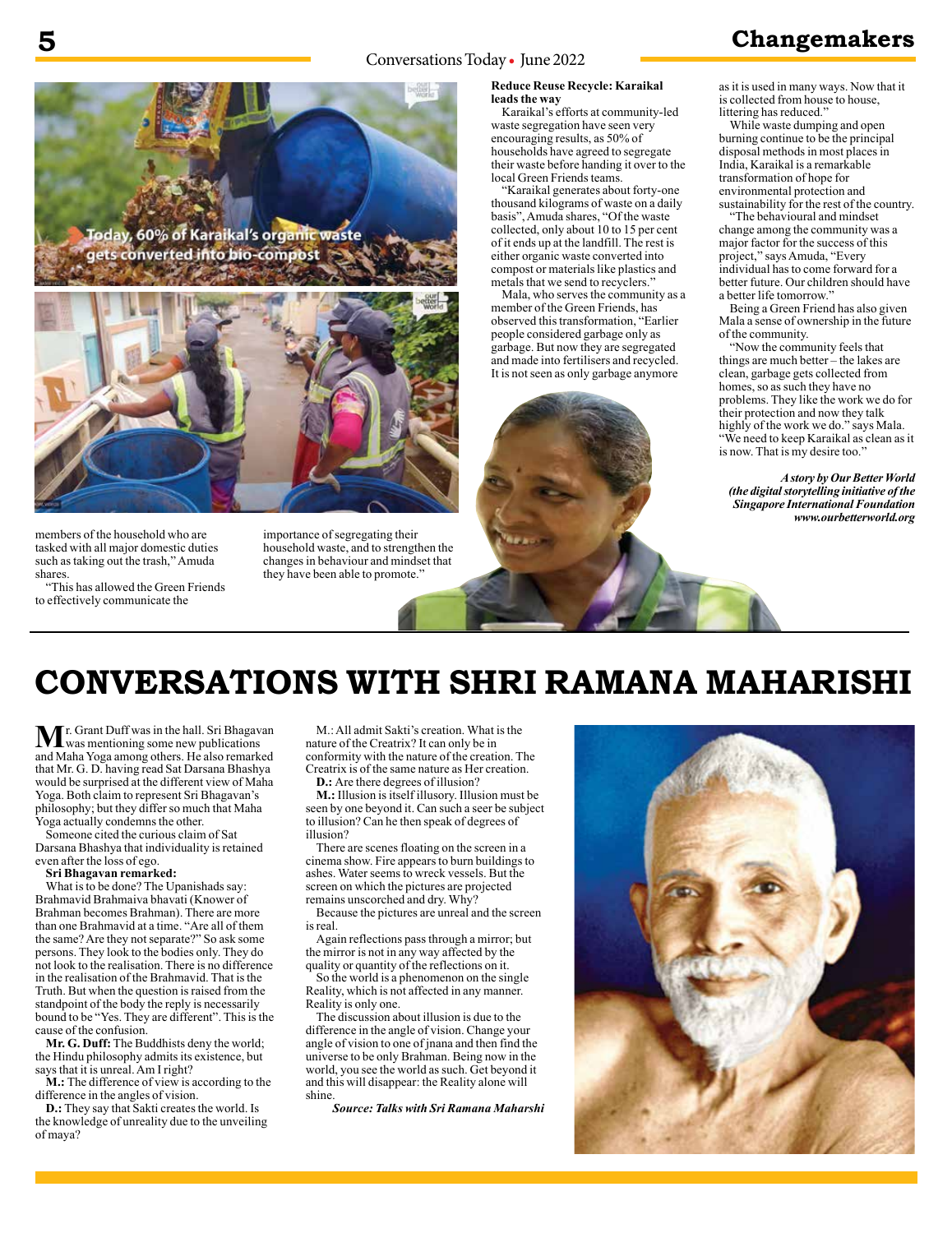**I I**decade, stood for the self-reliance of  $\blacksquare$  f there's one organization that has, in the last differently abled individuals, it has to be Diya Foundation. Over the years, the organization has helped train its wards in disciplines like data entry, chocolate-making, candle-making, screen printing, and innovative craft including that which involves recyclable material.

 Diya Foundations' sister concern, Diya Innovations, has over the course of time, employed differently abled individuals to sell products that made for corporate and individual gifting alternatives, including chocolate, candles, household linen, decorative lighting and craft.

 "Diya Innovations was incorporated in 2013. We chose to set up as a private limited company and since our inception we have provided employment directly to 10 men and women born with intellectual challenges and to about 6 on a short term contract basis," says Suman John, Co-Founder and CEO at Diya Innovations, "The team we started with 8 years ago continues to work with us today, thus providing sustained livelihoods to them for the last 8 years.

 At Diya Innovations, the focus is to ensure that the differently abled look after themselves while developing skills for self-employment, which in turn help them to eke out a living. "In our team of artisans we have men and women with cerebral palsy, Down's Syndrome and other physical and mental health challenges," Suman says.

 The approach is both refreshing and newage since it not only makes such individuals employment-ready but also provides them with a platform to go about earning their living. This especially holds relevance at a day and age when employability, self-reliance and employment are buzzwords given the circumstances surrounding society and the economy at large.

Several case studies at Diya Innovations make for inspirational success stories too. Like that of Ayesha who joined the vocational training centre in  $2011$  where her excellent ability to follow instructions, work as a team and supervise others made her a valuable member of the candle unit. Today, Ayesha hand-crafts 50,000 little wax flowers and wax

angels a year across a myriad of colours. According to Diya Innovations, her patience and attention to detail help her excel at her tasks. "Our artisans are great at following instructions. We ensure that the training for all the stages of production that they are involved in, consists of instructions where every task is broken down into steps and they work on single-steps at a time," says Suman, "As long as there is no ambiguity in instructions, everything goes smoothly. The onus is on the trainer to make sure there is clarity in instructions and what is expected and also that there is a limited scope for doubts or questions." Another case study at Diya Innovations is that of Rekha, a hard worker who has been with the organization since 2011.

She took up chocolate making and met her goals during her training period. Today, she works independently on the group's chocolatemaking vertical and is especially vigilant about cleanliness and safety standards that are set for her unit. Diya Innovations says it is is especially proud of her growth, which includes her culinary and supervisory skills. "Skills training is part of the scope of work of our sister concern Diya Foundation," says Suman, "All trainees who go through the training programme at the Foundation, are

guided towards opportunities based on their skills and level of expertise gained." She adds: "These trainees are also introduced to internship and more permanent opportunities and helped to ease into work roles with job

coaches from the Foundation. We also encourage self employment models, and hope to see some success on that front soon."

 A large part of the success of Diya Innovations stems from mindsets. Suman explains how those with intellectual challenges often find themselves marginalized in daily life and by society in general. However, an organization like hers often provides them with refuge and a platform to tap into their inherent skill. "They thrive instead, in places like Diya Innovations, where the 'sheltered workshop' environment works in their favour," she says.

 The organization has successfully managed to place trainees from the foundation in various job verticals including housekeeping, F&B, data-mining and other related streams. The

key, Suman says, is to ensure that such individuals are provided with a safe environment and one that embraces them for who they while helping them get better. "It's all about finding employers who will include them in the workforce and create an environment that helps them thrive," she says.

 The organization has presence in Bangalore today, but is on its way to opening more production centres in South India, over the next few years. The challenge lies in finding the right market for its crafts, and end up innovating processes and design. But it hopes to get there soon, and carve a niche for itself in enabling differently abled individuals to earn their living.

**SKILLED, TALENTED, EMPLOYABLE**

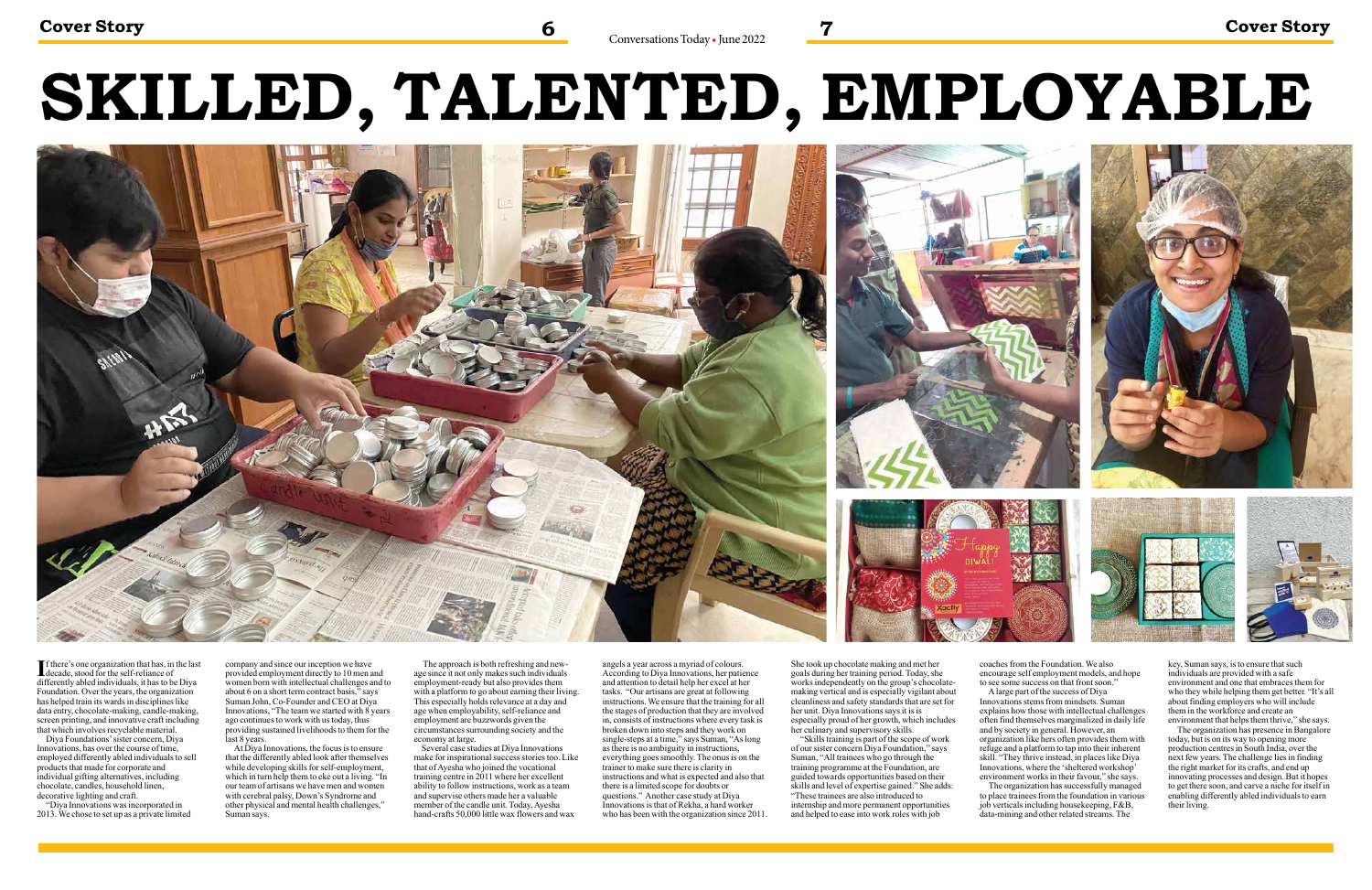# **LIVING IN THE UAE : DOES GROWING UP AS AN EXPAT AFFECT MENTAL HEALTH**

Self-harm, over-medication, excessive hostility.<br>These, and other signs of unhappiness, are observed<br>in the lives of technology eventualized as they in the lives of teenagers everywhere, pummeled as they are by the process of growing up and its struggles. But, for those in the UAE, a popular and comfortable second-home destination, is this equally prevalent? School teachers, parents, and young adults who have grown up in Dubai say a very definite 'Yes'. Mental health symptoms are no less observed in this haven of comfort than anywhere else.

About nine million of UAE's total population of ten million are expatriates (citizens of other countries with residency permits ranging from 2 to 10 years; generally called expats). They choose the UAE to benefit from the work opportunities available and the absence of personal taxation, allowing them to save for their future and send money back home to support their dependents. The facts bear this out: despite its comparatively smaller size, the UAE is the second in the global remittances list of countries, after the United States. Reflecting the composition of expats, over one-third of total remittances are sent to India.

The UAE is a comfortable place, known for the ease with which people can settle in and make friends. Various reports confirm this opinion; among them is a 2021 study of over 20,000 expats by HSBC's Expat Explorer that ranked UAE as the "Fourth best country in the world to live and work in." Top marks are awarded for safety, quality of life, and openness to diverse cultures. In a similar study, Dubai, where I live, was placed as third for ease of living.

But, hidden among the many benefits, are quicksands of potential depression and anxiety for those who live and grow up here, stemming from the very nature of expat life. Comments made by a few people interviewed informally give an insight into these.

#### **Lack of belonging**

Most expats come to this country as young parents and stay for decades. The children in these families grow up in a mix of cultures; influenced by home, the international friends they make, and our host country, the UAE. The result is that these children develop a totally different outlook, a third culture. They are a breed apart from their parents, cousins back home as well as those of their friends who are natural citizens here.

These Third Culture Kids (a sociological term coined in the 1950s) are the subject of various studies which point out that they share similar patterns of emotions, behaviour, and skills. A life-coach in the group gives the input that the absence of having an identity linked to their home country is a concern for most. This lack of a sense of belonging may have different impacts, at the very least an unsettled feeling or a feeling of awkwardness in interactions with peers.

The children, who have grown up in a different county from that of their passport, appreciate having a unique and more inclusive perspective, separate from their parents' views. But, they also feel concerned about the disconnect with 'back home', political views, even family festivals.

Belonging to a community helps give expats a sense of being rooted in something. At the very least, the absence of this place where one fits in automatically is unnerving. In its extreme form, it could be a cause for sapping anxiety, in children as well as in the adults they grow into.

"I felt like I was in a strange land where everyone else spoke a different language. I was unsure whom to speak to and felt excluded because I was a little different. Throughout my time there I had no close friends – something I had never faced before. I felt so lonely. I hated it " says Rina remembering her time in college.



#### **Pressure cooker effect**

Nearly every expat child who grows up in the UAE is expected to move away for further education after school, whether it is due to choice or due to family visa rules (which are in the process of being expanded by the UAE government). Every August is witness to a poignant scene when 17 and 18 year olds' are desperately trying to hide their nervousness and sense of loss as they leave the only home they had known. The stark reality they face is that henceforth they would only come as visitors, if at all. It is a time of deep insecurity and uncertainty in their lives.

The months before they leave can be even worse, with the strain of exams, college applications, feverishly participating in various extra-curriculars generally perceived to be a must for any admission. People with children about to join university swim around in rapid circles like they are in a fishbowl, going from one activity to another, making the final school period full of anxiety, worry and many arguments. Disagreements start even before the final years, with children disliking what they perceive as unnecessarily large expectations placed on them and parents wanting their child to do all they can – often from a much younger age - to secure a good college seat.

One young person talks about feeling like he had been in a pressure cooker. "My parent's expectations, their pride at my achievements, drove me to a point of depression that was nearly beyond my control. I had no time to relax, no friends, no social life and life didn't

seem worth living. The stress kept building and building and I had no outlet at all. I felt like I had to be at my work constantly, and take no time to enjoy myself." It was a slow, long haul for him to get out of this feeling, he says, but the scars remain. A host of other expat kids also speak of remarkably similar experiences.

#### **Absence of a safety net**

The absence of a close social fabric might be a factor that contributes to the feeling of insecurity. With limited ability for interaction with extended families who could provide support at a time of need, there are few adults around whom youngsters can rely for help, intervention or advice. This fear gets intensified when they are sent out to make their way into the world. There is no safety net.

The final years that a child spends at home can be difficult for everyone involved. The imminent sadness of parting exists in both parents and children. Strong familial bonds will be loosened, perhaps forever. For the parents, the prospect of the inevitable empty nest, brings with it a deep sense of loss, overlaid with aspirations and pride.

#### **Where to from here?**

Are the parents wrong when they have expectations? Is this only an expat experience, don't other children face this? I wanted to know.

The young people I spoke with all agreed that their parents' desire to help their children achieve is understandable, referring to the challenges of a move to a new country, the work that goes into building financial security that the family enjoys, the effort it takes to create a comfortable home and social circle. The difficult aspect, perhaps, is the parents' singlemindedness on what they feel their children's goals should be. This is regardless of culture or ethnic background, to different degrees.

The UAE government is now taking various steps that will help people deal with the emotional issues of living as an expat. Ranging from extending visas to support families in time of need to permitting different categories of residency permits that allow people to make long-term plans, various solutions are witnessed. In the past two years, when the world was inflicted by the virus, people were allowed to stay for many months after their visas expired. Recently, schemes that allow residents to stay for a period of 10 years, when the average length of contract is 2-3 years, were announced. These and other rules for people to enjoy a stable family life in the UAE are in place and evolving further.

The authorities are doing their bit. Perhaps there are ways that caregivers, both formal and non-formal, can find to help as well?

Parents, teachers, coaches and family friends who feel these mental health challenges do exist say they try and communicate more openly and more regularly. Listening to words said and unsaid is a critical aspect. While this is not always easy to do, focusing on the communication and listening does seem to help alleviate the pressure-cooker effect, the sense of loneliness as well as the fear of what would happen in the future.

Being a child of expatriate parents in UAE has many advantages to it. More friendly and open personalities, communicating easily with people of all backgrounds, a higher sense of empathy and quicker adaptability are all great assets that these children develop.

There is, however, the other side of the coin. Recognizing and addressing these issues – in any of the ways that one feels comfortable - could pay great dividends for our expat children and their relationships as they move away.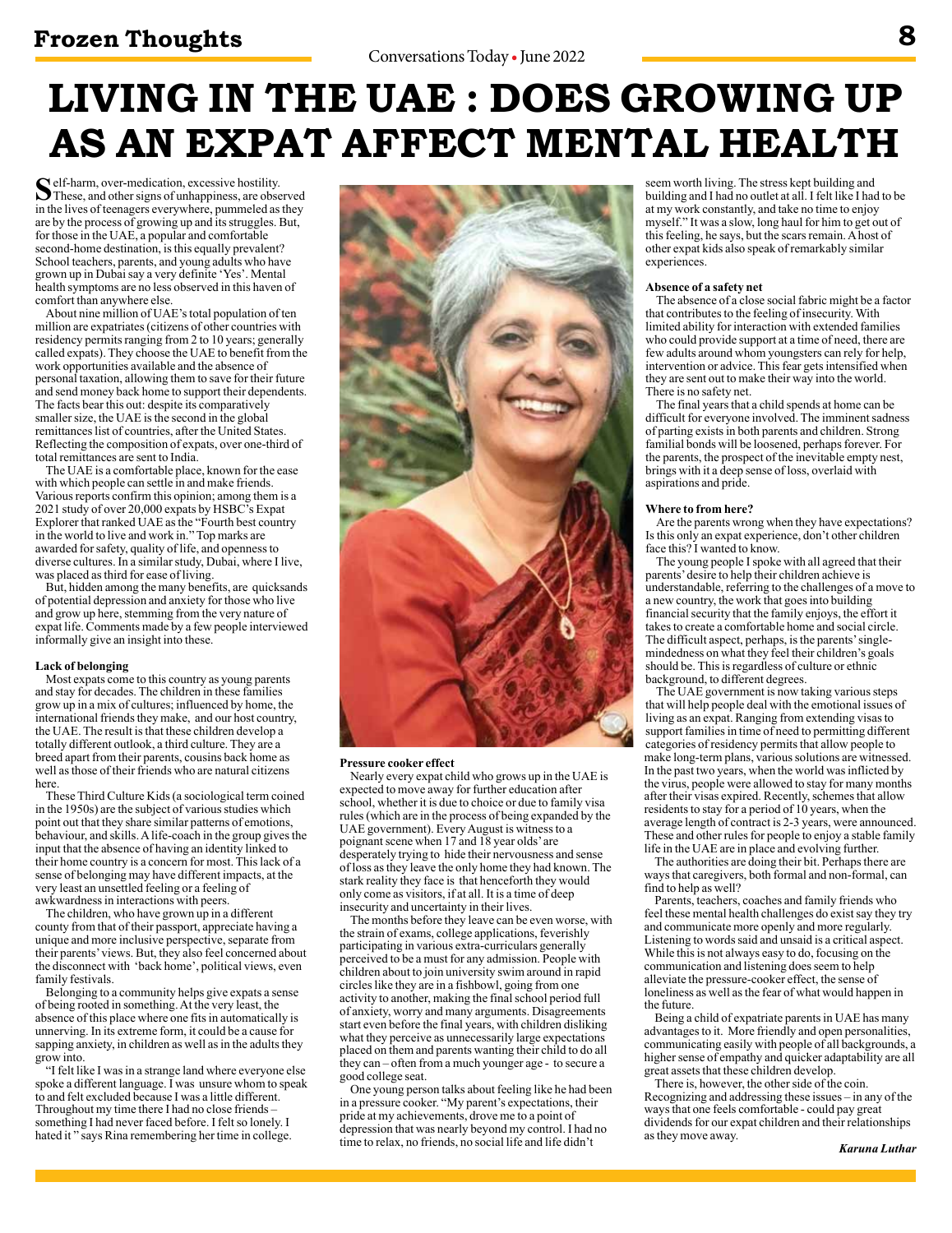# **COLLABORATION IS KEY**

The mark of an evolved society lies in the respect,<br>
dignity and empowerment accorded to the most<br>
values the sections of our society. While it might accorded vulnerable sections of our society. While it might seem like we are still eons behind attaining this level of collective evolution, there are individuals and organizations that are working day in and day out towards this end. Take for example, Amogh Charitable Trust. Based in Bengaluru, Amogh is a charitable organization working with persons with intellectual disabilities, providing vocational skills and finding them skilled work for reasonable pay.

Speaking with Jayashree Vaitheeswaran, Founder and Managing Trustee of Amogh Trust, we learn how Amogh is slowly but surely creating a skilled and independent community of adults with intellectual disabilities.

Since early 2000, while looking for alternative career options, Jayashree had been working in the disability sector. She started volunteering as a scribe with the Spastics Society of North India in Delhi. Subsequently she helped out with the administration of at an Autism Centre. A friend of hers, who was a Chartered Accountant, quit her career to start this centre for autistic kids. Says Jayashree, "This is where I started learning the nitty-gritties of running an organization".

By 2011, Jayashree moved to Bengaluru. Armed with her extensive experience, Jayashree and four other friends of hers started the Amogh Trust in 2012. They resolved that the Trust would do a lot more than just gather donations for charitable causes.

Young adults (aged 18 and over) with intellectual disabilities are some of the most underserved even within the community. They age out of special schools and then their parents struggle to find avenues for them. Jayashree did her research and found out that an NGO called AMBA had a Training-of-trainers program to teach basic computer skills. She got her staff trained through this program and initiated Project Deeksha. Students of Amogh were taught MS Word, MS Excel and Powerpoint, data entry and document scanning and were trained in word-building, arithmetic, counting and general knowledge. Project Deeksha is currently also running in NIMHANS as part of their psychiatric rehabilitation centre. In essence through this project, Amogh helps persons with intellectual disabilities channelize their thoughts and actions into skilled work that their later able to earn from as well.

Says Jayashree, "Initially, we reached out to all the local special schools. We met with the parents and emphasized on the fact that this is visual-based training, simple data-entry. In no time we had 13 students. In the meantime another NGO called Seva In Action expressed a need for a computer program. They offered us a small space of 50-60 square feet. Through our trustees, large MNCs were able to donate computers for this setup. One of our earliest jobs was a contract to do hard copy to soft copy digitization of Telecom forms. These are outsourced by large telecom companies to BPO vendors, who then subcontract it out to NGOs. This subcontract, which AMBA had secured was so successful and was about to grow exponentially. However, the 2G scam came to light and this contract ended almost abruptly. However, we still found value in teaching this skill set to our students, hoping that it would come of use in another way.'

Realizing that this cannot be the only program they offered, Amogh Trust decided to offer some offline skills as well. They hired an artist to provide training in painting, cutting, sticking and pasting, creating products out of everyday objects. Through Savitha's training, students of Amogh learn how to paint on different mediums. Some of their paintings are printed as greeting cards, whereas they create paper bags, Diwali lights (diyas) and a host of other eco-friendly products. These products are named Ananya and can be purchased from Amogh's website.

Soon Amogh expanded its facilities to include pressed



leaf utensils. This is a product of yet another collaboration, as Jayashree explains, "Radha Ramesh, the Director of Vidyasagar, Chennai, is also a parent of children with disability. She runs Twin Tigs, an organization where her disabled sons make and sell pressed leaf bowls and plates (Donnai). She helped us procure the machines, trained our staff and set up this workshop at Amogh".

Over the past few years, Amogh has been receiving orders for their huge selection of products. The orders keep pouring in for special occasions, Diwali and other festivals. While it is difficult to keep up with the orders, Amogh found a hidden opportunity in this. They decided to share their training and knowledge with the parents of their students who wish to help. They also extended their training to other organizations serving marginalized communities to share the work and share in the revenues as well. Amogh is offering training in bag-making to rural women who are willing to work during their free hours at home. In collaboration with the organization Hosa Belaku, they make upcycled bags. During Diwali season last year they fulfilled a corporate order. Says Jayashree, "Our volume at our own centre is very little. When we get orders for items by the thousands, we need help. So why not collaborate?"

Amogh Trust is a part of the Disability NGO Alliance (DNA) in Karnataka. DNA is a network of 150 NGOs working in the disability sector. Jayashree is on their Executive Committee. DNA in partnership with the Bengaluru Municipal Corporation conducted a hugely successful vaccination program though which 1000 persons with intellectual disabilities were given the first and second doses at the early stages of the vaccine rollouts.

On the flip side when the pandemic began, Amogh had to shut their doors on the students. A very hard decision considering how much the students needed this routine. Thankfully, shortly after, they received a work from home contract from Saksham, Delhi. This is content editing and conversion for the visually impaired. Students involved in this program need to proofread soft copies of books line by line and convert them into a format compatible with OCR reader for visually challenged persons. Currently 60 students are delivering this project, out of which 18 are from Amogh and the rest are from partnering organizations. From 2020-2022, the group has delivered more than one lakh pages.

All in all, students of Amogh Trust earn anywhere between INR 1000-7000 per month.

Says Jayashree, "Our students are really good at what they do. With a little training and supervision, they follow the instructions perfectly well and produce beautiful work. We're continuously researching ways in which to make them more self-reliant. We're trying to see if a five-hour work day might work for our candidates.'

Amogh organizes information for parents so that they are able to see the scores of choices they have. Most parents conduct one medical assessment of their kid's disability during the latter's childhood and that's it. Amogh encourages them to take their children to a medical professional for a current assessment and subsequently to get their child a disability card if they haven't already done so. Explaining the more complex challenges they face, Jayashree says, "With adulthood comes various issues with respect to mental health, gender sensitization and sexuality. Sometimes our students have difficulty dealing with natural instincts. Crushes, attraction, etc. We conduct workshops for both parents and students. We ask parents, how would you observe your child's behaviour at home? Over a period of time we have developed a strong parent group consisting mostly of mothers, and we take their inputs on dealing with our students. We discuss scenarios that further help parents deal with situations"

During the interview Jayashree mentions countless organizations, sometimes giving them credit for building Amogh's capacity, and other times citing them as Amogh's partners in taking their mission forward. As the interview wraps up, she emphasizes "Collaboration is the only way to work! By ourselves, our bandwidth is limited. How else will you continue to learn and grow except by working with organizations in the sector? My cofounder and friend Akhila and I have been brainstorming on what the next step for Amogh will be. The need for centres like ours is very much prevalent and we want the younger generation to take this forward. We would like to build pre-vocational skills, for kids aged 14-18 years. In the next five years or so, maybe we will partner up with another organization and expand our reach. When new ideas and opportunities present themselves, we will not hesitate to reach for them!"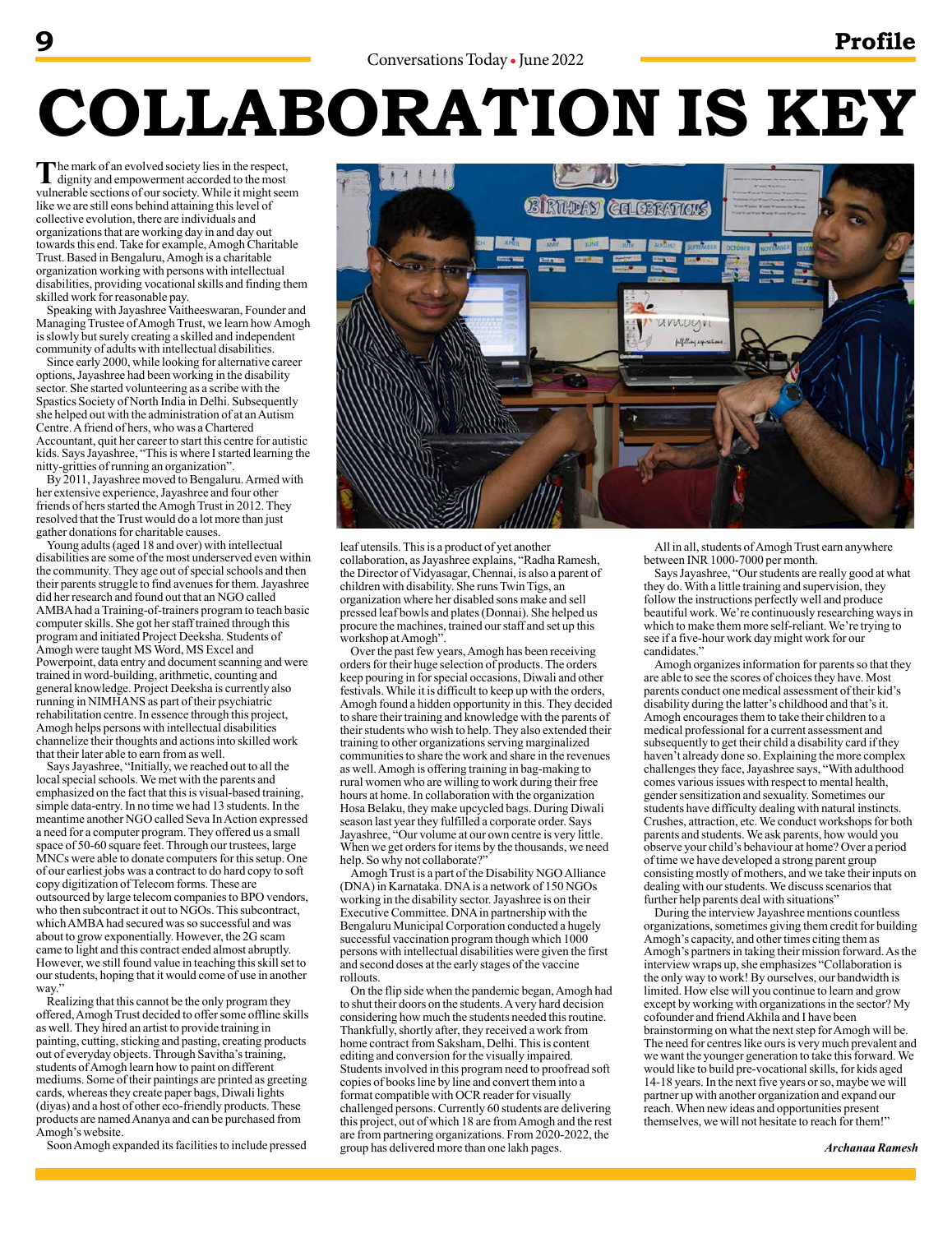# **WOES TO WOWS -A PERIODICAL CLEANUP!**

 *"Knowing Others is intelligence. Knowing Yourself is true wisdom. Mastering others is strength. Mastering yourself is true power. "- Lao Tzu*



**R**oshan (45) was a busy top-notch senior executive,<br>a super-man wanting to get the top grades in every sphere of life. He has been so from the time he could remember in his life. Memories run as far back as grade four, with Roshan doing all his might to win the attention and approval of his teacher, parents, grandparents, and neighbors. He soon figured out it was easy. Keep bringing home laurels, awards, and top scores from school, and all attention will be grabbed.

His younger brother, who stole the show when he was born, threatened Roshan for about a year. It seemed like everyone had forgotten about him and had their attention only on little Rahul. Soon, he figured people love to see achievements, especially gloat in pride if it was from their own family. Since then, achieving and being the first in everything –from studies to martial arts and winning friends –had been Roshan's way of life.

Roshan has also disproved the belief that brains and brawns don't exist together. He was a regular at the gym, where heads turned as he walked past. His need to be the best continued into work life, and climbing the corporate ladder was his continual pursuit. He watched his bank balance and believed money could give him all that he needed in his life. He also pursued the most popular girl and won her heart, who is now his wife. He kept proving to the world and all around him that he

was worth the attention they gave. His two children, a son in ninth grade and a daughter in sixth grade, were also his prized possessions.

Roshan's life had never been a smooth, easy path. He had continually struggled, worked hard, took up challenges head-on, developed an extensive network, and was continuously watchful of context to make the best out of every situation. Not once did he think he believed in anything other than himself. In the corner of his mind sat a belief that he was the sole reason for all his achievements and he had got it all going.

Roshan was handed over a new project that demanded travel to the USA and stay for a couple of months. He was always focused on what benefits he would get and how it would further his life financially and career-wise. His family with children and a working wife were not on his mind's radar when he accepted the assignment. Roshan landed in the USA, and the work began. He had taken a service apartment and cooked one meal a day. The first month was exciting and hectic for him to think of anything else. The second month had him slightly missing his family and the comfort of home-cooked food.

When the pandemic hit, the world closed its borders! Roshan was stuck in the USA and his family in Bangalore. Initially, he thought it could be days when he couldn't travel back home, but soon the days turned

into months. His office shut, the entire world was slipping into lockdown, and he had to work from home. Virtual meetings and a couple of video calls with the family every day began to numb him slowly. No gym or physical exercise and the inability to meet anyone in person affected his vibrancy, motivation, and zeal for living. The initial enthusiasm to cook dishes by watching YouTube faded in two weeks. He tried posting his culinary experiments on Facebook and kept checking for the number of likes. Soon, boredom took over. Everyone in his circle was doing the same, flashing their little achievements and waiting for acknowledgments and appreciation. In the meantime, his organization was slipping into survival mode, and the projects were not progressing as planned.

The loneliness started hitting him harder. He had seen most of the OTT movies and web series. It was already four months with the pandemic, and things were yet to return to normal. It was the weekend, and Roshan was in no mood to interact with anyone across the laptop screen. He sat browsing his old hard disk and chanced upon photo folders. From the memory lane sprang the vacations Roshan had with his children, his marriage and honeymoon photos, his college days with friends, his school annual talent day, his parents during his growing years, his little brother Rahul and many more. He didn't realize that it was over three hours he had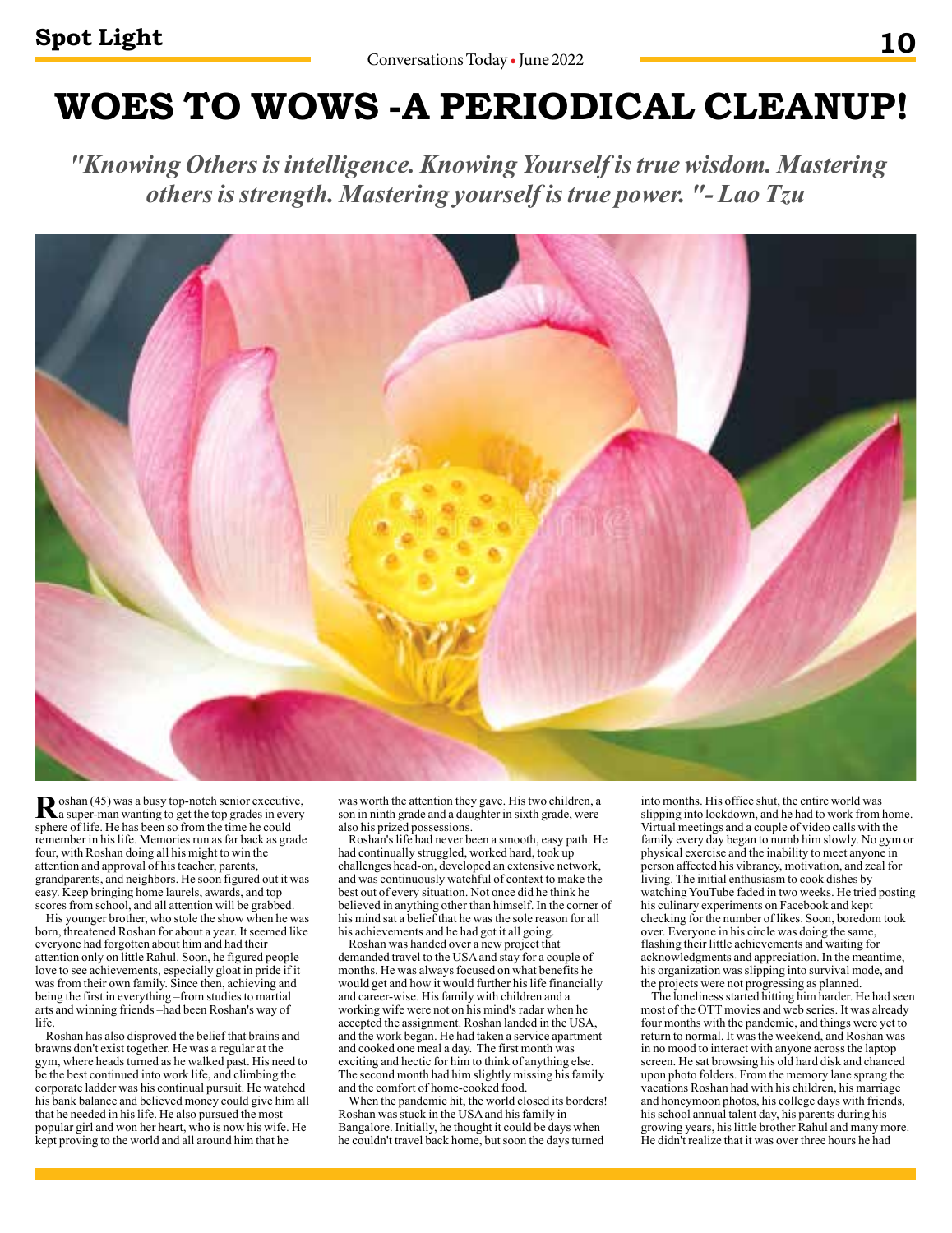Conversations Today • June 2022

spent enjoying each moment of the photo. A collage of his achievements, awards, and recognition in school and college hung in his room at his parent's home. He had captured it digitally in a photo. Everything started to come alive for him now. He was traversing through his life journey. Roshan had never found time to be with himself before. He was always action-oriented and externally engaged; an internal journey was something new. And that new journey had begun to light a fire within him.

#### **"What lies behind us and what lies before us are tiny matters compared to what lies within us." – Ralph Waldo Emerson**

For the rest of the evening, Roshan surprised himself with questions he had never asked before. What is life? What does success mean? The answers that were coming to him were even more surprising. It felt like he was a stranger to himself. "Life had always been a set of activities that proved I was the best for myself and the people around me. It was an accumulation of rewards, recognition, and achievements that kept me a center of attraction wherever I went. Success, I had defined as money, position, power, and appreciation," he felt.

Seeing the family photos, he questioned himself, when was it last I shared my heart and laughed with Rahul? He had been a competitor from the day he was born, and now it was only the sharing of my achievements whenever we spoke. I had not even asked him how he truly was and felt. Instead, I was quick to give pieces of advice if he shared about his dilemmas in life.He had lost the purity of bonding somewhere growing up, and maybe living only in comparison. In every picture, he looks up to me with pride in his eyes! When have I celebrated his successes and told him I was proud of him?

 A cup of coffee was his best friend now! Roshan made a hot cup of coffee and sat on the tiny balcony of his apartment overlooking the high-rise buildings. The twilight was beautiful.

Roshan's mind moved towards his wife and children. I have never really asked them what they think of me. Perhaps, I have told them only what I wanted from them. I realise Shilpa, my dear wife, has spoken lesser and lesser in the last few years with me. Our conversations had slowly moved to a functional, operational, and we don't even look at each other when we talk. When was the last time we held hands and sat as we used to do in the first two years of our marriage? Where have I been in my life that I don't recall recent great moments? Roshan had more questions than answers. It had begun to feel heavy. He realized the euphoria of successes he was living in his mind and the last few decades slowly crumbled.

Roshan remembered with a smile how he held his daughter in his hands and how she would giggle when tickled. Last three to four years, the giggle had

disappeared behind the mobile phone and WhatsApp. Success is all about response time, is what he said! But, that mantra was only for the work issues. He realized his son was getting into the 'Hi Dad and Bye Dad' mode in the last year. But isn't it true I have been occupied with my thoughts too? "Most of the time, I am on the phone while at home. We seem to have made our weekend trips to the mall and restaurants a routine activity. There was no longer a space to catch up, explore and understand each other. Even in the office, my colleagues are either a threat or serve some purpose. All time only agenda plays out in my mind," he mused.

As Roshan hit the pillow, the most challenging question appeared, when did he do something extraordinary for his parents. The photos reminded him of their sacrifices to ensure that he and Rahul got all they needed in life. "Yes, they have chosen to live nearer to Rahul, but didn't I find that convenient? I did not try to think if they needed anything besides money and things from me. Their visits are always short, and it was Shilpa's responsibility to manage them. Why am I the way I am?" he wondered.

"What do I want out of my life? Who am I pleasing in all my actions? To whom do I have to prove? What do I want to tell myself at the end of my life? What should be my story? Am I living? Am I alive?" he asked.

 Roshan didn't know when sleep overtook his thoughts. His voice had deafened the external voices. He felt he was cleaning himself from within! We never really do housekeeping within us! Do we? We are so busy cleaning everything outside us that we forget to clean inside. At times, consciousness gives us the space to reflect, go deep inside, clean up all garbage, and make ourselves lighter, simpler, and happier. He felt like a new person when he woke up on



Sunday morning. He heard his mobile ring. Hello, said a feeble Shilpa's voice. Am I waking you

up? He replied, "Hi! Tell me, dear. I just woke up. Shilpa, I miss you. Thank you for holding the fort all alone, not just now but all these years.'

There was a silence on the other side, and a small smile curved Shilpa's lips.

"Shilpa, I love you. I so look forward to coming back home next month. Let's spend some quality time as a family!" he added.

*Dr. Kalpana Sampath* 



**Lentre for Social** Initiative and Management (CSIM) is a unit of Manava Seva Dharma Samvardhani (MSDS). It is a learning centre that promotes the concept of social entrepreneurship.

### **Centre for Social Initiative and Management**

#### **Contact Persons:**

Ms. **Marie Banu. J** Director, Chennai @ 9884700029

**CSIM offers training and consultancy to social enterprises** – for-profits and non- profits to facilitate them to apply successful business practices and yet retain their social mission. It also offers training and hand holding support to prospective social entrepreneurs and enable them to launch their social initiatives.

**www.csim.in**

Dr. **Madhuri. R** Head, Coimbatore, @ 91-9840222559

Dr. **Agyeya Tripathi**  Head - North & NE India @ 91-8058662444

Mr. **Sandeep Mehto,** Head – Hosangabad, @ 91-96696 77054



**CSIM** also facilitates **Social Accounting and Audit** for social enterprises, CSR projects, and NGOs through Social Audit Network, India. *(SAN, India is an overseas chapter of* 

*Social Audit Network, UK covering India and Middle East.)*

For further information, please contact: Ms.**Latha Suresh**  Director, SAN, India @ 92822 05123. **www.san-india.org**